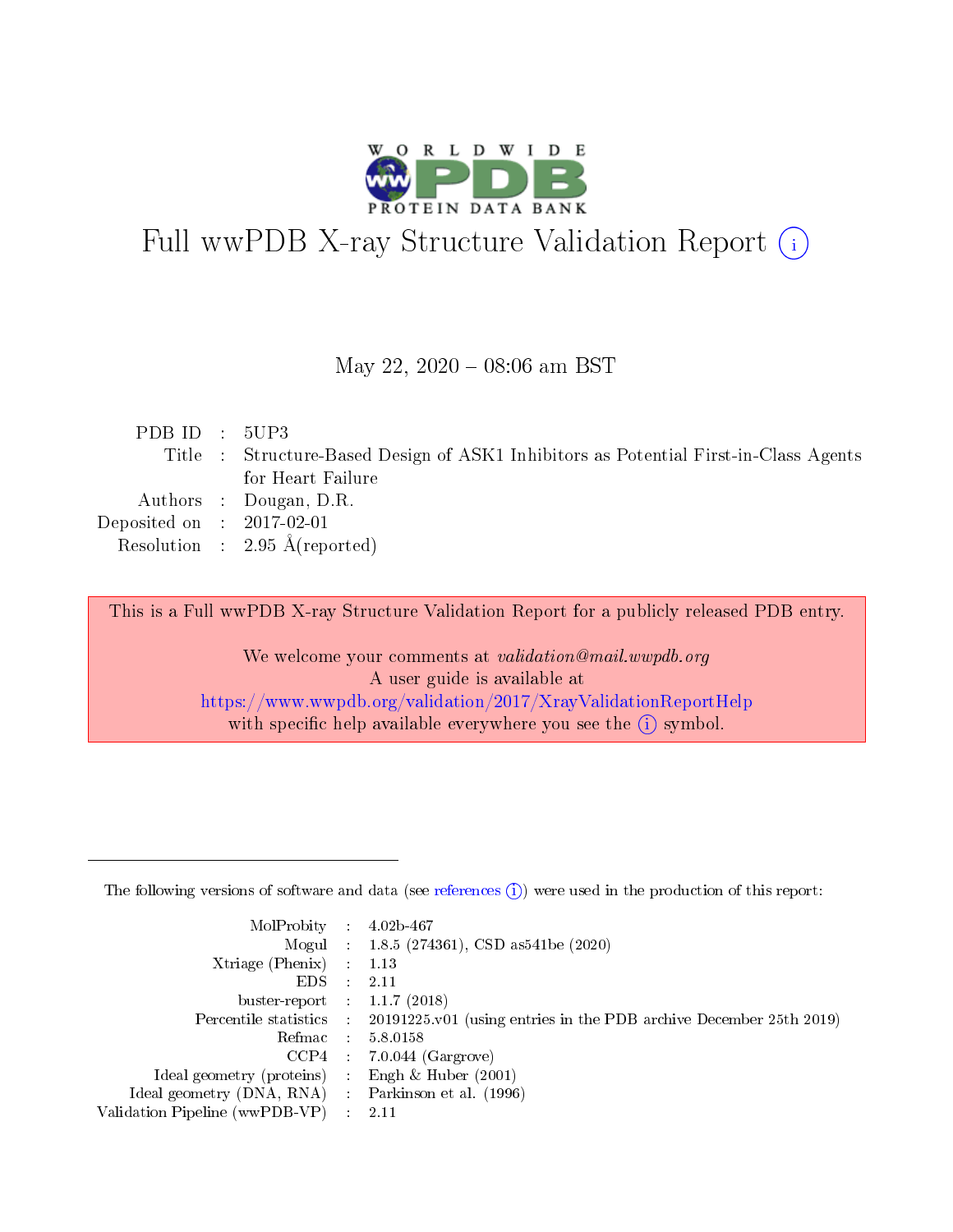## 1 [O](https://www.wwpdb.org/validation/2017/XrayValidationReportHelp#overall_quality)verall quality at a glance  $(i)$

The following experimental techniques were used to determine the structure: X-RAY DIFFRACTION

The reported resolution of this entry is 2.95 Å.

Percentile scores (ranging between 0-100) for global validation metrics of the entry are shown in the following graphic. The table shows the number of entries on which the scores are based.



| Metric                | Whole archive<br>$(\#\text{Entries})$ | Similar resolution<br>$(\#\text{Entries}, \text{resolution range}(\textup{\AA}))$ |  |  |
|-----------------------|---------------------------------------|-----------------------------------------------------------------------------------|--|--|
| $R_{free}$            | 130704                                | $3104(3.00-2.92)$                                                                 |  |  |
| Clashscore            | 141614                                | 3462 (3.00-2.92)                                                                  |  |  |
| Ramachandran outliers | 138981                                | $3340(3.00-2.92)$                                                                 |  |  |
| Sidechain outliers    | 138945                                | 3343 (3.00-2.92)                                                                  |  |  |
| RSRZ outliers         | 127900                                | 2986 (3.00-2.92)                                                                  |  |  |

The table below summarises the geometric issues observed across the polymeric chains and their fit to the electron density. The red, orange, yellow and green segments on the lower bar indicate the fraction of residues that contain outliers for  $>=3, 2, 1$  and 0 types of geometric quality criteria respectively. A grey segment represents the fraction of residues that are not modelled. The numeric value for each fraction is indicated below the corresponding segment, with a dot representing fractions  $\epsilon=5\%$  The upper red bar (where present) indicates the fraction of residues that have poor fit to the electron density. The numeric value is given above the bar.

| Mol | ${\bf Chain \mid Length}$ | Quality of chain |                         |
|-----|---------------------------|------------------|-------------------------|
|     | 971                       | $\%$<br>80%      | $.5\%$<br>14%           |
|     | 071                       | 4%<br>77%        | 12%<br>10%<br>$\bullet$ |

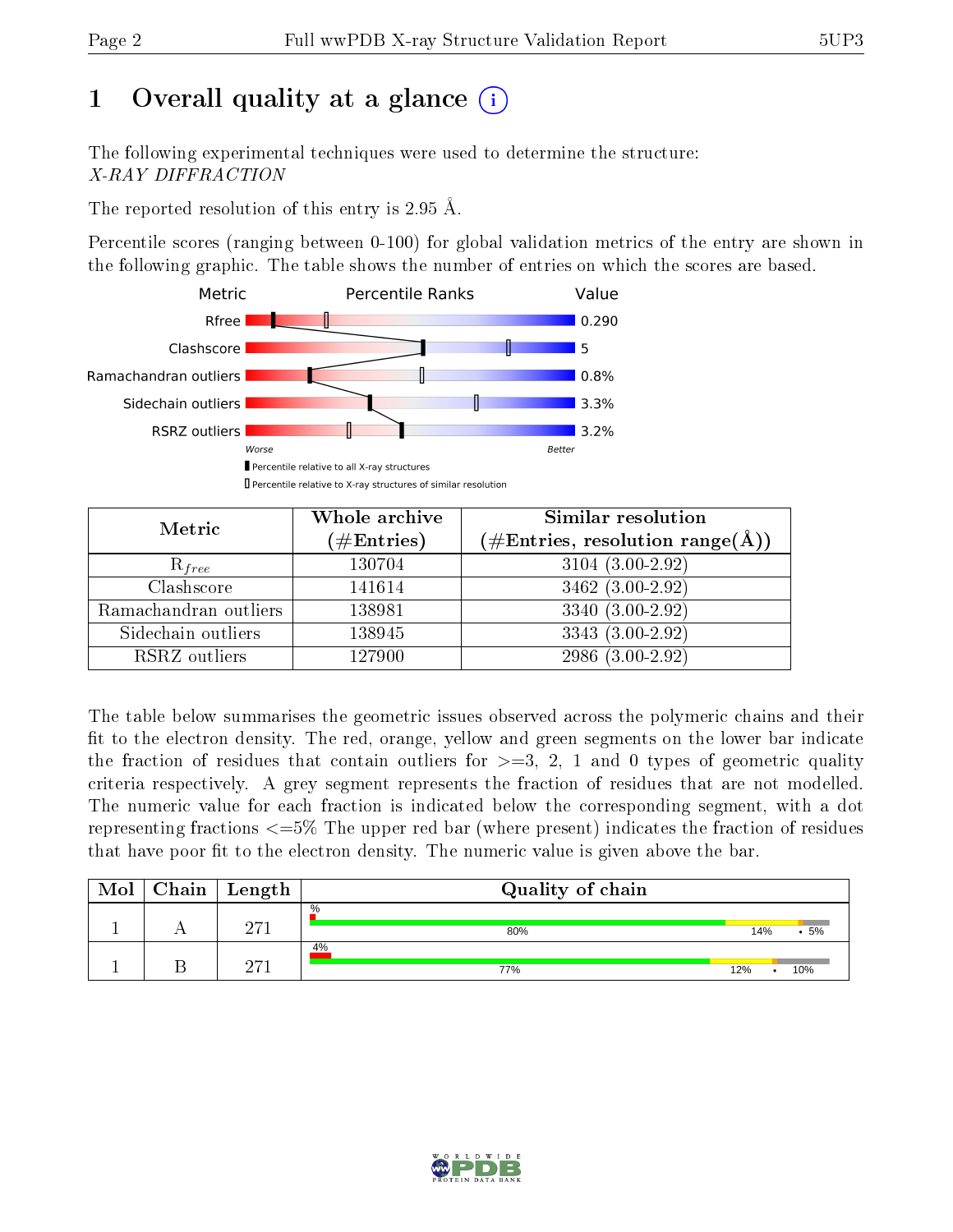# 2 Entry composition (i)

There are 3 unique types of molecules in this entry. The entry contains 4031 atoms, of which 0 are hydrogens and 0 are deuteriums.

In the tables below, the ZeroOcc column contains the number of atoms modelled with zero occupancy, the AltConf column contains the number of residues with at least one atom in alternate conformation and the Trace column contains the number of residues modelled with at most 2 atoms.

• Molecule 1 is a protein called Mitogen-activated protein kinase kinase kinase 5.

| Mol |     | Chain   Residues | Atoms        |              |  |  | $\rm ZeroOcc$   AltConf   Trace |  |  |
|-----|-----|------------------|--------------|--------------|--|--|---------------------------------|--|--|
|     | 258 | $\mathrm{Total}$ |              |              |  |  |                                 |  |  |
|     |     |                  | 2049         | 1319 341 380 |  |  |                                 |  |  |
|     |     | 243              |              | Total C      |  |  |                                 |  |  |
|     |     | 1932             | 1244 321 358 |              |  |  |                                 |  |  |

• Molecule 2 is  $2-\{6-[4-(\text{propan-2-yl})-4H-1,2,4-\text{triazol-3-yl}]\text{pyridin-2-yl}\}-2,3-\text{dihydro-1H-isoind}$ ol-1-one (three-letter code: 8GS) (formula:  $C_{18}H_{17}N_5O$ ).



| $\text{Mol} \parallel$ | Chain   Residues | Atoms       |  |                    |  | $ZeroOcc \mid AltConf$ |  |
|------------------------|------------------|-------------|--|--------------------|--|------------------------|--|
|                        |                  | Total C N O |  |                    |  |                        |  |
|                        |                  | 24 18 5 1   |  |                    |  |                        |  |
|                        |                  | Total C N O |  |                    |  |                        |  |
|                        |                  | 94.         |  | $18 \quad 5 \quad$ |  |                        |  |

• Molecule 3 is water.

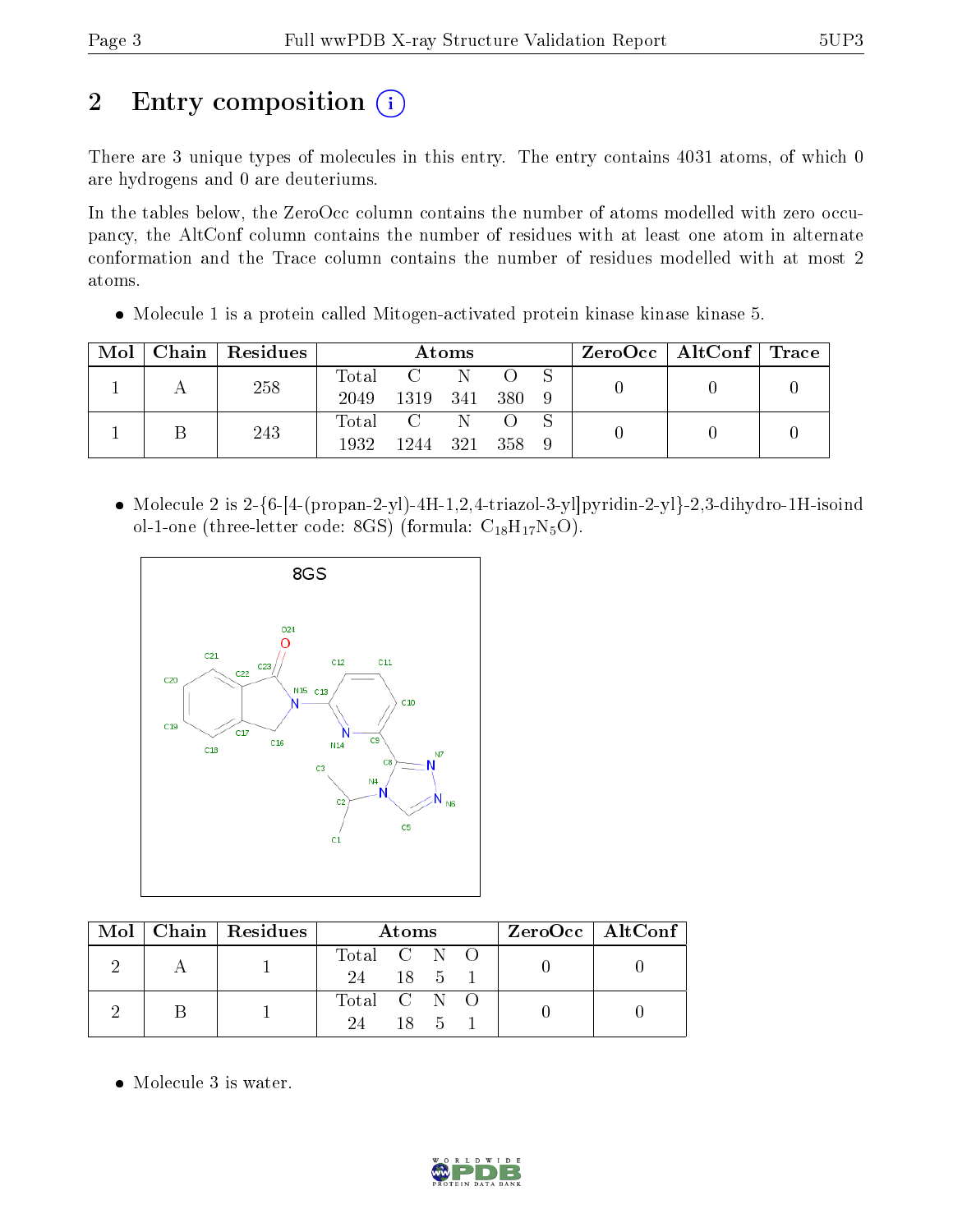|  | $\text{Mol}$   Chain   Residues | Atoms | $\rm ZeroOcc \mid AltConf$ |  |
|--|---------------------------------|-------|----------------------------|--|
|  |                                 | Total |                            |  |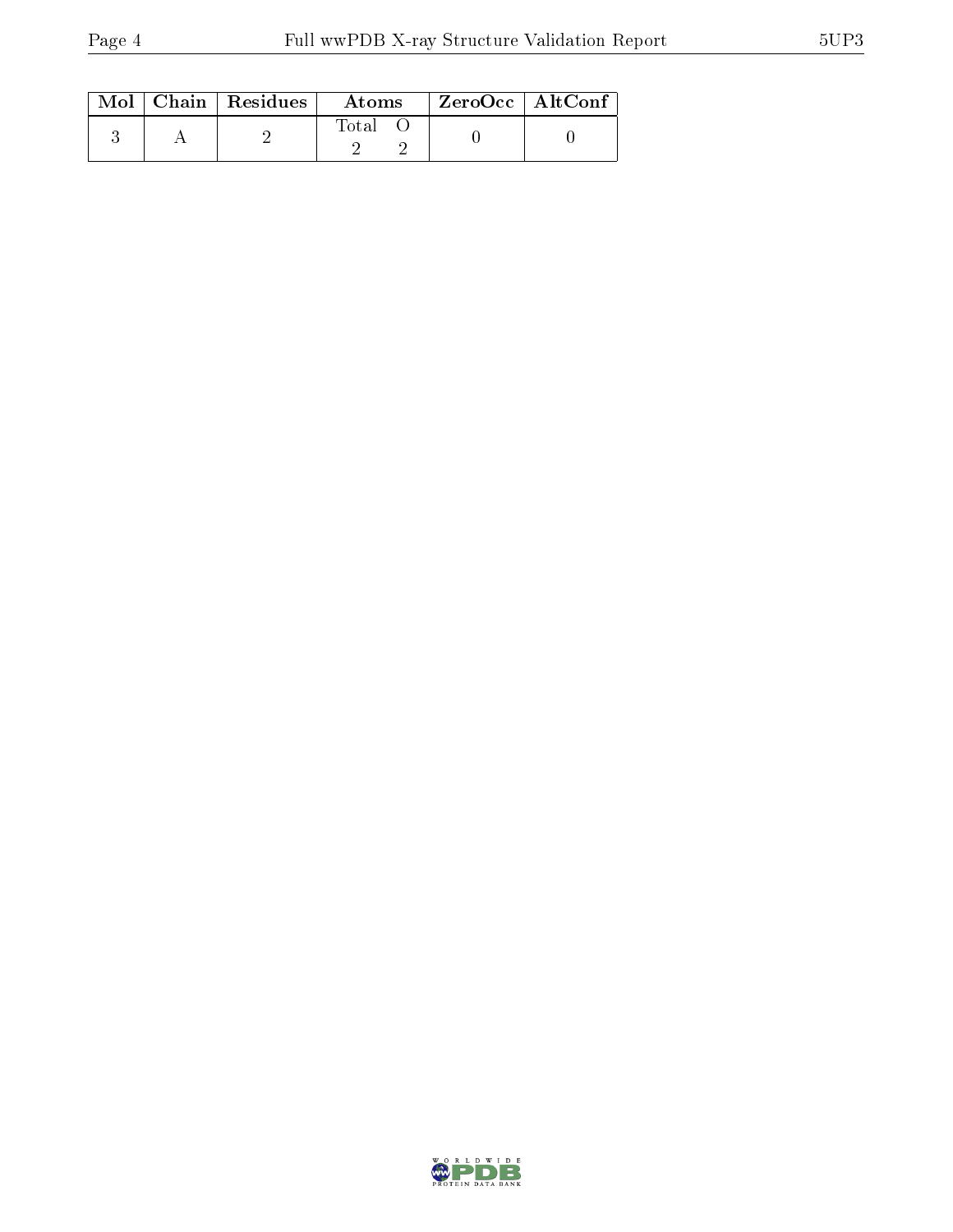## 3 Residue-property plots  $(i)$

These plots are drawn for all protein, RNA and DNA chains in the entry. The first graphic for a chain summarises the proportions of the various outlier classes displayed in the second graphic. The second graphic shows the sequence view annotated by issues in geometry and electron density. Residues are color-coded according to the number of geometric quality criteria for which they contain at least one outlier: green  $= 0$ , yellow  $= 1$ , orange  $= 2$  and red  $= 3$  or more. A red dot above a residue indicates a poor fit to the electron density (RSRZ  $> 2$ ). Stretches of 2 or more consecutive residues without any outlier are shown as a green connector. Residues present in the sample, but not in the model, are shown in grey.

• Molecule 1: Mitogen-activated protein kinase kinase kinase 5



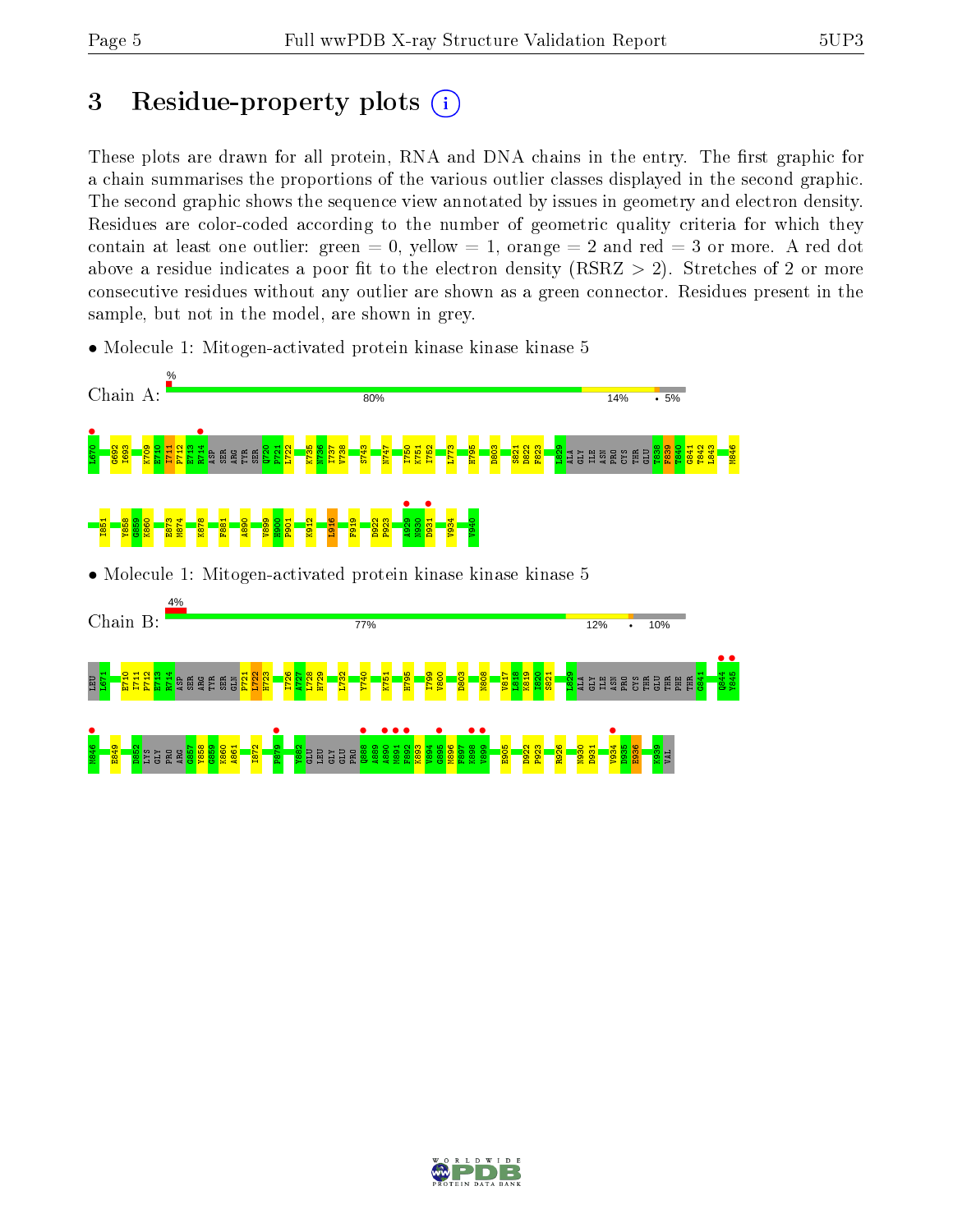## 4 Data and refinement statistics  $(i)$

| Property                                                                | Value                                            | Source     |
|-------------------------------------------------------------------------|--------------------------------------------------|------------|
| Space group                                                             | P 65 2 2                                         | Depositor  |
| Cell constants                                                          | 78.79Å 78.79Å 431.37Å                            |            |
| a, b, c, $\alpha$ , $\beta$ , $\gamma$                                  | $90.00^{\circ}$ $90.00^{\circ}$ $120.00^{\circ}$ | Depositor  |
| Resolution $(A)$                                                        | $30.00 - 2.95$                                   | Depositor  |
|                                                                         | 49.49<br>$-2.95$                                 | <b>EDS</b> |
| % Data completeness                                                     | $99.7(30.00-2.95)$                               | Depositor  |
| (in resolution range)                                                   | 99.8 (49.49-2.95)                                | <b>EDS</b> |
| $R_{merge}$                                                             | 0.18                                             | Depositor  |
| $\mathrm{R}_{sym}$                                                      | (Not available)                                  | Depositor  |
| $\langle I/\sigma(I) \rangle^{-1}$                                      | $3.07$ (at 2.96Å)                                | Xtriage    |
| Refinement program                                                      | <b>REFMAC 5.7.0025</b>                           | Depositor  |
| $R, R_{free}$                                                           | 0.242,<br>0.289                                  | Depositor  |
|                                                                         | 0.241,<br>0.290                                  | DCC        |
| $\mathcal{R}_{free}$ test set                                           | 913 reflections $(5.11\%)$                       | wwPDB-VP   |
| Wilson B-factor $(A^2)$                                                 | 65.3                                             | Xtriage    |
| Anisotropy                                                              | 0.047                                            | Xtriage    |
| Bulk solvent $k_{sol}(\mathrm{e}/\mathrm{A}^3),\,B_{sol}(\mathrm{A}^2)$ | $0.29$ , $34.5$                                  | <b>EDS</b> |
| L-test for twinning <sup>2</sup>                                        | $< L >$ = 0.51, $< L2$ > = 0.34                  | Xtriage    |
| Estimated twinning fraction                                             | No twinning to report.                           | Xtriage    |
| $F_o, F_c$ correlation                                                  | 0.89                                             | <b>EDS</b> |
| Total number of atoms                                                   | 4031                                             | wwPDB-VP   |
| Average B, all atoms $(A^2)$                                            | 79.0                                             | wwPDB-VP   |

Xtriage's analysis on translational NCS is as follows: The largest off-origin peak in the Patterson function is  $3.94\%$  of the height of the origin peak. No significant pseudotranslation is detected.

<sup>&</sup>lt;sup>2</sup>Theoretical values of  $\langle |L| \rangle$ ,  $\langle L^2 \rangle$  for acentric reflections are 0.5, 0.333 respectively for untwinned datasets, and 0.375, 0.2 for perfectly twinned datasets.



<span id="page-5-1"></span><span id="page-5-0"></span><sup>1</sup> Intensities estimated from amplitudes.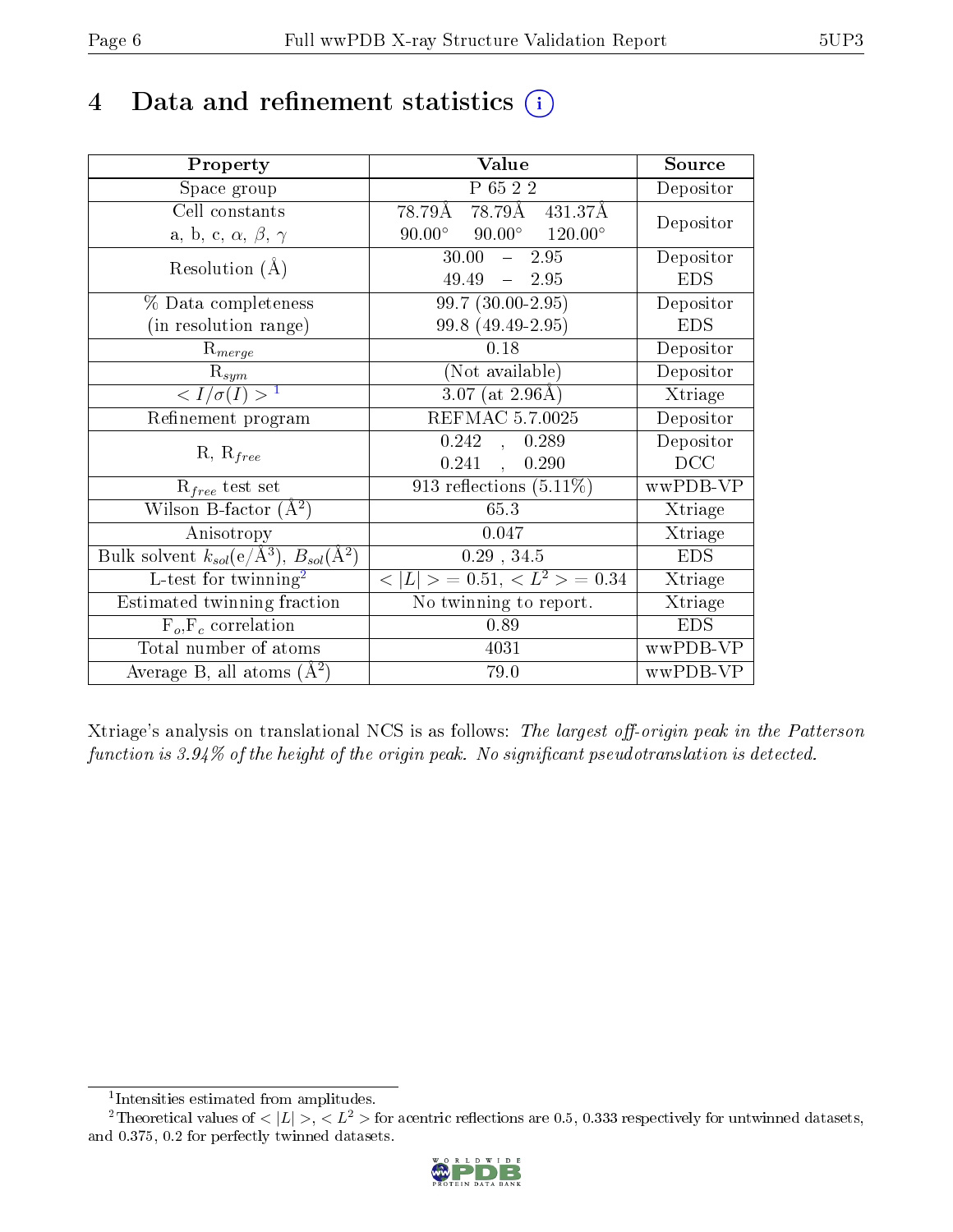## 5 Model quality  $(i)$

### 5.1 Standard geometry  $(i)$

Bond lengths and bond angles in the following residue types are not validated in this section: 8GS

The Z score for a bond length (or angle) is the number of standard deviations the observed value is removed from the expected value. A bond length (or angle) with  $|Z| > 5$  is considered an outlier worth inspection. RMSZ is the root-mean-square of all Z scores of the bond lengths (or angles).

| Mol  | Chain |             | Bond lengths | Bond angles |          |  |
|------|-------|-------------|--------------|-------------|----------|--|
|      |       | <b>RMSZ</b> | $\# Z  > 5$  | RMSZ        | # Z  > 5 |  |
|      |       | 0.45        | 0/2094       | 0.64        | 0/2822   |  |
|      | R     | 0.41        | 0/1972       | 0.62        | 0/2652   |  |
| A 11 | A 11  | 0.43        | 4066         | 0.63        | 3474     |  |

There are no bond length outliers.

There are no bond angle outliers.

There are no chirality outliers.

There are no planarity outliers.

### $5.2$  Too-close contacts  $(i)$

In the following table, the Non-H and H(model) columns list the number of non-hydrogen atoms and hydrogen atoms in the chain respectively. The H(added) column lists the number of hydrogen atoms added and optimized by MolProbity. The Clashes column lists the number of clashes within the asymmetric unit, whereas Symm-Clashes lists symmetry related clashes.

|  |      |      |    | Mol   Chain   Non-H   H(model)   H(added)   Clashes   Symm-Clashes |
|--|------|------|----|--------------------------------------------------------------------|
|  | 2049 | 2048 | 2∠ |                                                                    |
|  | 1932 | 1927 | 19 |                                                                    |
|  | 24   |      |    |                                                                    |
|  | 24   |      |    |                                                                    |
|  |      |      |    |                                                                    |
|  | 4031 | 3975 |    |                                                                    |

The all-atom clashscore is defined as the number of clashes found per 1000 atoms (including hydrogen atoms). The all-atom clashscore for this structure is 5.

All (42) close contacts within the same asymmetric unit are listed below, sorted by their clash magnitude.

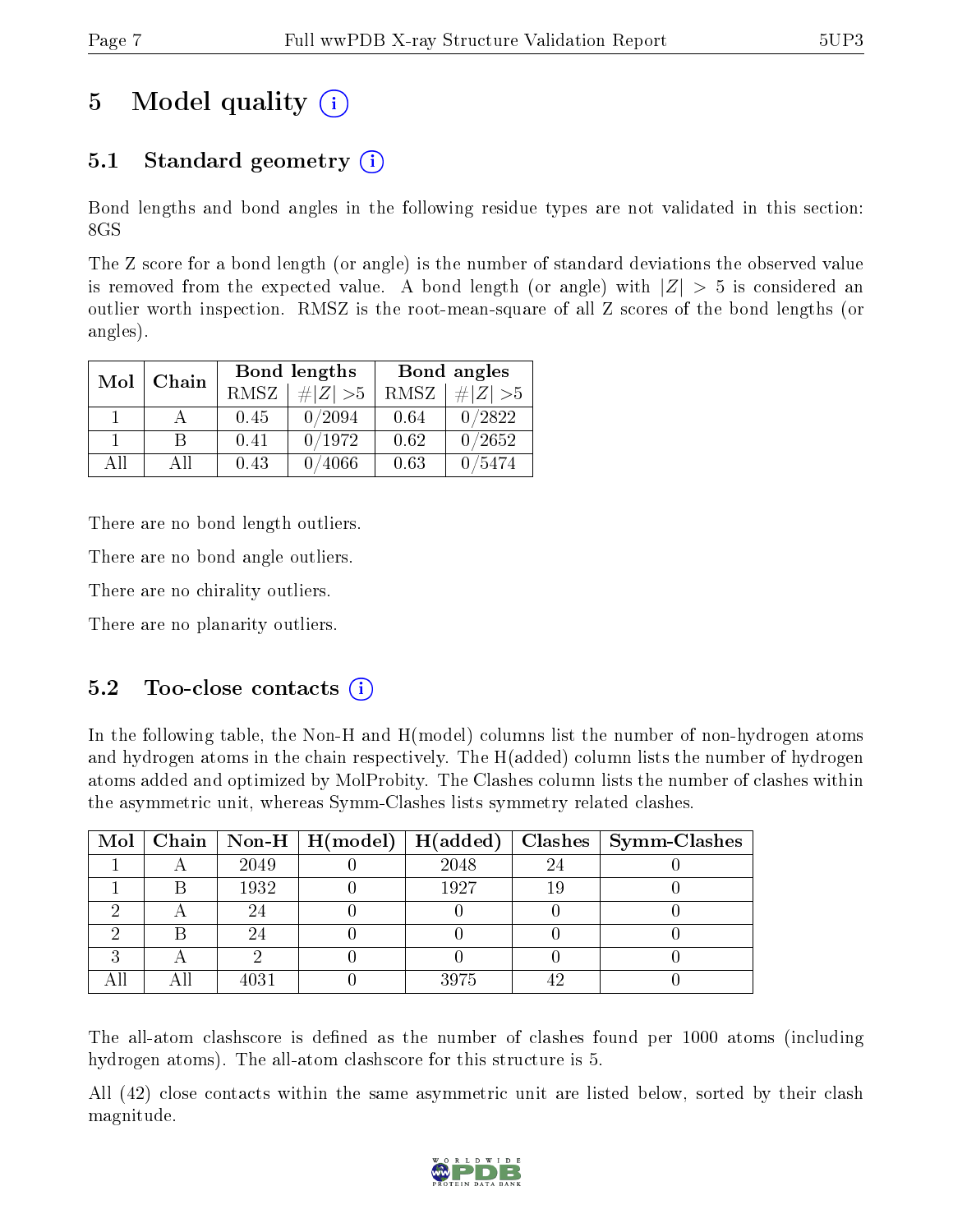| Atom-1                      | Atom-2              | Interatomic    | Clash         |  |  |
|-----------------------------|---------------------|----------------|---------------|--|--|
|                             |                     | distance $(A)$ | overlap $(A)$ |  |  |
| 1: A:851: ILE:O             | 1:B:893:LYS:NZ      | 2.21           | 0.74          |  |  |
| 1:B:721:PRO:HB2             | 1:B:722:LEU:HG      | 1.78           | 0.65          |  |  |
| 1: A:692: GLY:HA2           | 1:A:711:ILE:HD12    | 1.82           | 0.62          |  |  |
| 1:A:795:HIS:HB3             | 1:A:860:LYS:HD3     | 1.83           | 0.60          |  |  |
| 1:B:861:ALA:HB1             | 1:B:926:ARG:HD2     | 1.82           | 0.60          |  |  |
| 1:B:808:ASN:O               | 1:B:821:SER:HB3     | 2.05           | 0.57          |  |  |
| 1:B:849:GLU:HB3             | 1:B:923:PRO:HG3     | 1.86           | 0.56          |  |  |
| 1:A:722:LEU:HD23            | 1: A:750: ILE:HG23  | 1.88           | 0.55          |  |  |
| 1: A:839: PHE: CZ           | 1: A:841: GLY:HA2   | 2.42           | 0.55          |  |  |
| 1:A:711:ILE:HG13            | 1:A:712:PRO:CD      | 2.37           | 0.55          |  |  |
| 1:A:743:SER:HB2             | 1:A:751:LYS:O       | 2.07           | 0.54          |  |  |
| 1:B:729:HIS:CD2             | 1:B:740:TYR:HB2     | 2.43           | 0.54          |  |  |
| 1:B:710:GLU:HB3             | 1: B: 751: LYS: HG2 | 1.88           | 0.53          |  |  |
| 1:B:728:LEU:HD21            | 1:B:799:ILE:HD13    | 1.91           | 0.53          |  |  |
| 1: A:773:LEU:HB2            | 1: A:874:MET:O      | 2.09           | 0.53          |  |  |
| 1:B:711:ILE:HD12            | 1:B:712:PRO:HD2     | 1.92           | 0.52          |  |  |
| 1:A:711:ILE:HG22            | 1:A:722:LEU:HD23    | 1.92           | 0.51          |  |  |
| 1:B:803:ASP:O               | 1:B:808:ASN:ND2     | 2.42           | 0.51          |  |  |
| 1: A:901: PRO:HD2           | 1: A:919: PHE: CZ   | 2.47           | 0.50          |  |  |
| 1: A:912: LYS:O             | 1: A:916:LEU:HB2    | 2.12           | 0.50          |  |  |
| 1: A:843:LEU:HA             | 1: A:846: MET:HE2   | 1.94           | 0.49          |  |  |
| 1: A:693: ILE: O            | 1: A:709: LYS: HA   | 2.13           | 0.48          |  |  |
| 1:A:931:ASP:O               | 1:A:934:VAL:HG22    | 2.13           | 0.48          |  |  |
| 1:B:723:HIS:HA              | 1:B:726:ILE:HD12    | 1.96           | 0.48          |  |  |
| 1:B:817:VAL:HG12            | 1:B:819:LYS:HE2     | 1.96           | 0.47          |  |  |
| 1:A:711:ILE:HG13            | 1:A:712:PRO:HD3     | 1.96           | 0.47          |  |  |
| 1:A:737:ILE:HG23            | 1: A:823: PHE: CZ   | 2.51           | 0.46          |  |  |
| 1: A: 722: LEU: CD1         | 1:A:752:ILE:HD11    | 2.45           | 0.46          |  |  |
| 1:A:873:GLU:HA              | 1:A:878:LYS:O       | 2.17           | 0.45          |  |  |
| 1: B: 930: ASN:O            | 1:B:934:VAL:HG23    | 2.17           | 0.45          |  |  |
| 1:A:722:LEU:HD11            | 1:A:752:ILE:HD11    | 1.99           | 0.44          |  |  |
| 1:B:795:HIS:HB3             | 1: B: 860: LYS: HD3 | 2.00           | 0.43          |  |  |
| 1: B: 936: GLU: HG3         | 1:B:936:GLU:H       | 1.59           | 0.43          |  |  |
| 1:A:711:IE:CG1              | 1:A:712:PRO:CD      | 2.97           | 0.41          |  |  |
| 1:B:729:HIS:HA              | 1:B:732:LEU:HD12    | 2.01           | 0.41          |  |  |
| 1:A:711:ILE:HG22            | 1:A:722:LEU:CD2     | 2.49           | 0.41          |  |  |
| 1: B:872: ILE: HA           | 1:B:872:ILE:HD13    | 1.91           | 0.41          |  |  |
| $1:B:922:\overline{ASP:HA}$ | 1:B:923:PRO:HD2     | 1.76           | 0.40          |  |  |
| 1:A:922:ASP:HA              | 1:A:923:PRO:HD2     | 1.72           | 0.40          |  |  |
| 1: A:881:PHE:CD1            | 1:A:890:ALA:HB1     | 2.56           | 0.40          |  |  |
| 1:B:896:MET:HG2             | 1: B:896:MET:H      | 1.72           | 0.40          |  |  |
| 1: A:711: ILE: CG1          | 1:A:712:PRO:HD2     | 2.51           | 0.40          |  |  |

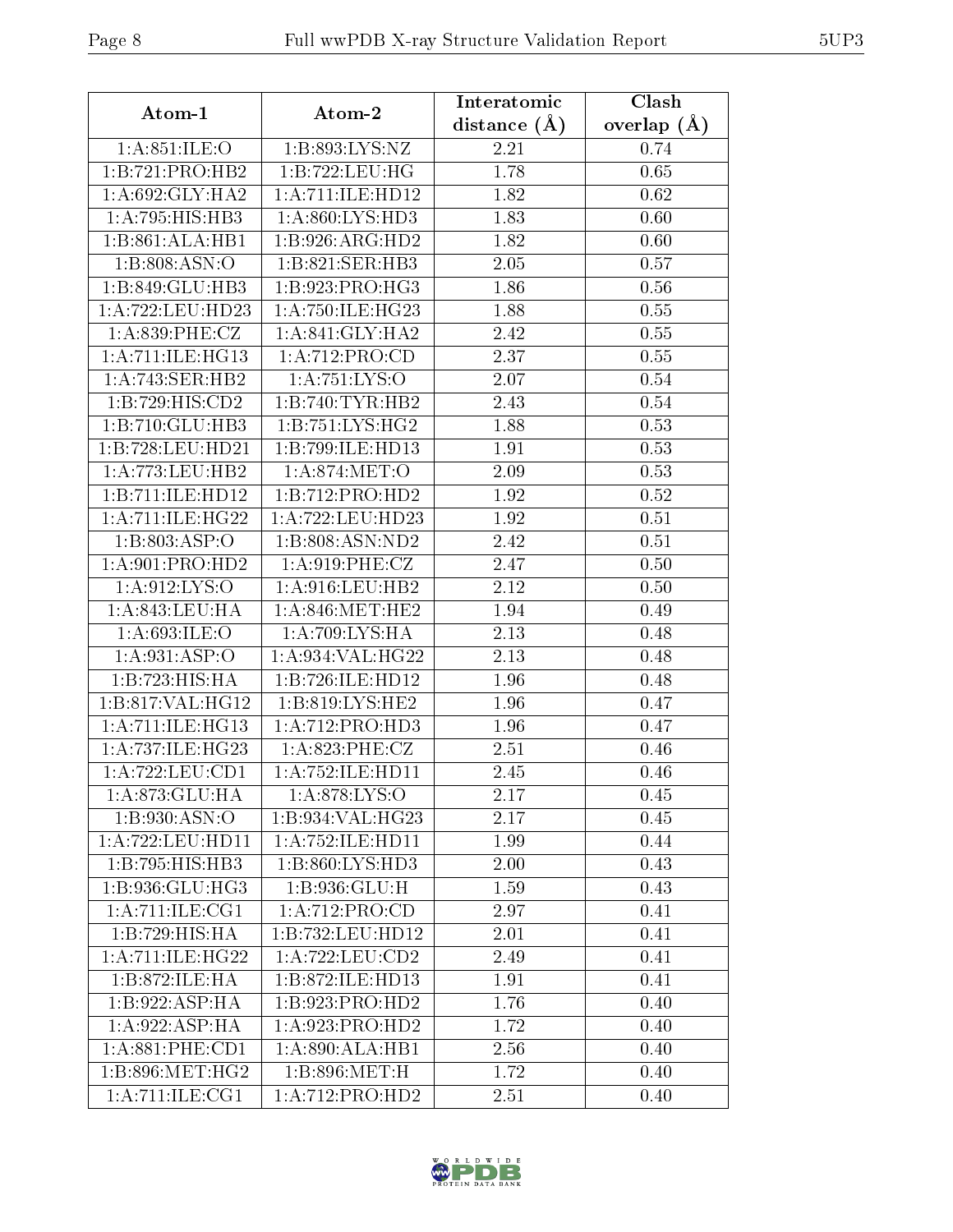There are no symmetry-related clashes.

#### 5.3 Torsion angles (i)

#### 5.3.1 Protein backbone  $(i)$

In the following table, the Percentiles column shows the percent Ramachandran outliers of the chain as a percentile score with respect to all X-ray entries followed by that with respect to entries of similar resolution.

The Analysed column shows the number of residues for which the backbone conformation was analysed, and the total number of residues.

| Mol | Chain | Analysed                                | Favoured |           | Allowed   Outliers | $\parallel$ Percentiles |    |
|-----|-------|-----------------------------------------|----------|-----------|--------------------|-------------------------|----|
|     |       | $252/271(93\%)$   235 (93\%)   13 (5\%) |          |           | $4(2\%)$           | $\overline{9}$          | 36 |
|     |       | $233/271(86\%)$   221 (95\%)            |          | $12(5\%)$ |                    | 100 100                 |    |
| All | All   | $485/542$ (90\%)   456 (94\%)           |          | $-25(5%)$ | $4(1\%)$           | <sup>19</sup>           | 53 |

All (4) Ramachandran outliers are listed below:

| Mol | Chain | Res | <b>Type</b> |
|-----|-------|-----|-------------|
|     |       | 735 | LYS         |
|     |       | 822 | ASP         |
|     |       | 747 | ASN         |
|     |       | 803 |             |

#### 5.3.2 Protein sidechains  $(i)$

In the following table, the Percentiles column shows the percent sidechain outliers of the chain as a percentile score with respect to all X-ray entries followed by that with respect to entries of similar resolution.

The Analysed column shows the number of residues for which the sidechain conformation was analysed, and the total number of residues.

| Mol | Chain | Analysed        | Rotameric   Outliers |           | Percentiles                    |  |  |
|-----|-------|-----------------|----------------------|-----------|--------------------------------|--|--|
|     |       | 220/231(95%)    | $212(96\%)$          | $8(4\%)$  | $\sqrt{67}$<br>35 <sup>1</sup> |  |  |
|     |       | $207/231(90\%)$ | 201(97%)             | 6 $(3\%)$ | 73<br>42                       |  |  |
| All | All   | $427/462(92\%)$ | 413 $(97%)$          | 14 $(3%)$ | 70<br>38                       |  |  |

All (14) residues with a non-rotameric sidechain are listed below:

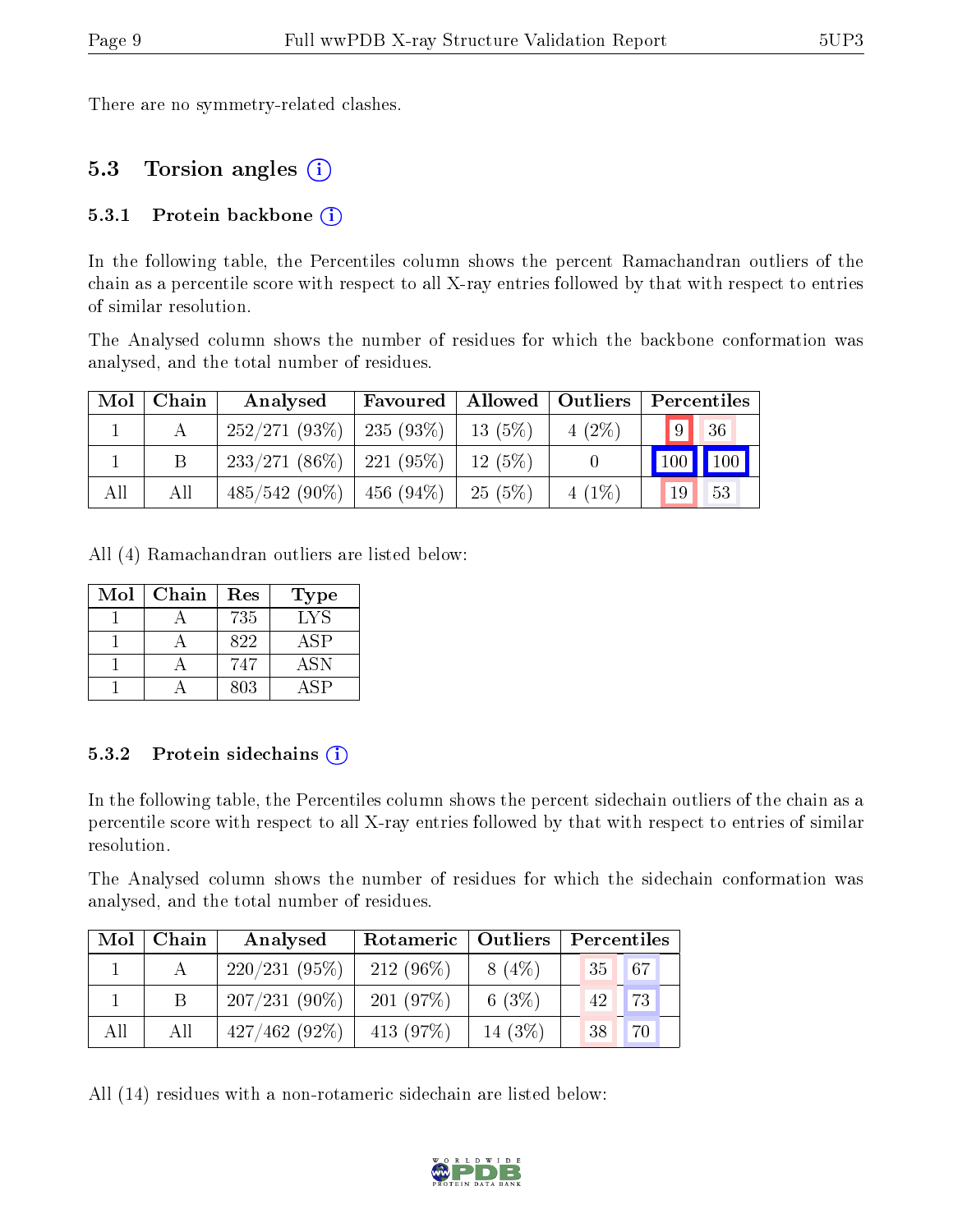| Mol          | ${\rm Chain}$  | Res | $_{\rm Type}$        |
|--------------|----------------|-----|----------------------|
| 1            | А              | 711 | ILE                  |
| $\mathbf{1}$ | А              | 738 | VAL                  |
| $\mathbf 1$  | $\overline{A}$ | 821 | ${\rm SER}$          |
| $\mathbf 1$  | А              | 839 | PHE                  |
| $\mathbf 1$  | А              | 842 | THR                  |
| 1            | А              | 858 | <b>TYR</b>           |
| 1            | $\overline{A}$ | 899 | <b>VAL</b>           |
| 1            | $\overline{A}$ | 916 | LEU                  |
| $\mathbf{1}$ | B              | 722 | LEU                  |
| 1            | В              | 800 | <b>VAL</b>           |
| 1            | В              | 858 | <b>TYR</b>           |
| 1            | В              | 905 | GLU                  |
| 1            | R              | 931 | ASP                  |
| 1            | В              | 936 | $\operatorname{GLU}$ |

Some sidechains can be flipped to improve hydrogen bonding and reduce clashes. All (1) such sidechains are listed below:

| Mol | Chain. | $\overline{\phantom{a}}$ Res $\overline{\phantom{a}}$ | 'oe |
|-----|--------|-------------------------------------------------------|-----|
|     |        | .,                                                    |     |

#### 5.3.3 RNA [O](https://www.wwpdb.org/validation/2017/XrayValidationReportHelp#rna)i

There are no RNA molecules in this entry.

#### 5.4 Non-standard residues in protein, DNA, RNA chains (i)

There are no non-standard protein/DNA/RNA residues in this entry.

#### 5.5 Carbohydrates (i)

There are no carbohydrates in this entry.

### 5.6 Ligand geometry (i)

2 ligands are modelled in this entry.

In the following table, the Counts columns list the number of bonds (or angles) for which Mogul statistics could be retrieved, the number of bonds (or angles) that are observed in the model and the number of bonds (or angles) that are defined in the Chemical Component Dictionary. The Link column lists molecule types, if any, to which the group is linked. The Z score for a bond

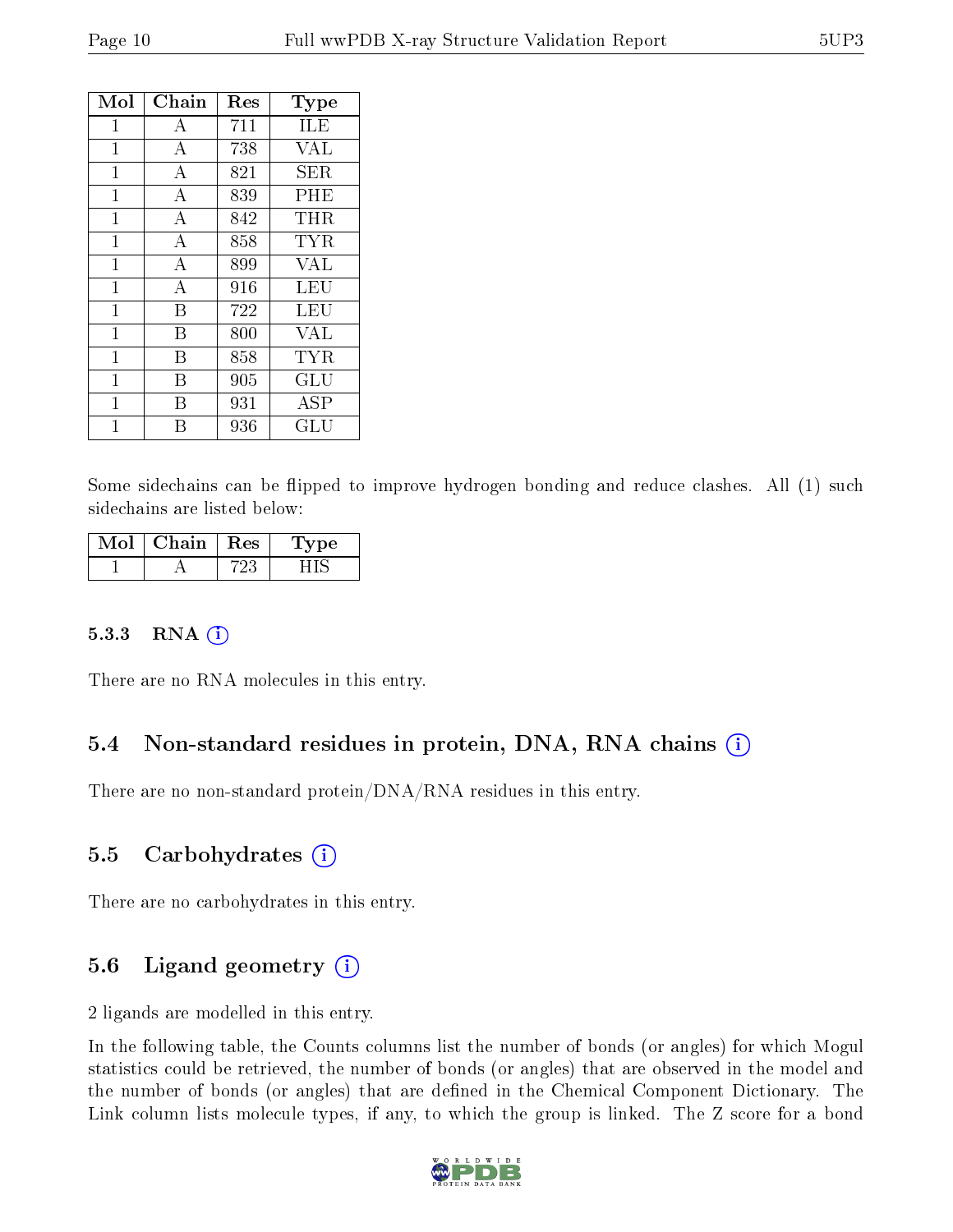|                                        | Tenton to the Tool mean equate of an h secret of the some femalent (or angles). |             |              |                          |            |                   |             |          |      |             |
|----------------------------------------|---------------------------------------------------------------------------------|-------------|--------------|--------------------------|------------|-------------------|-------------|----------|------|-------------|
| Mol<br>$\mid$ Type $\mid$ Chain $\mid$ |                                                                                 | $\vert$ Res | ${\rm Link}$ | Bond lengths             |            |                   | Bond angles |          |      |             |
|                                        |                                                                                 |             |              |                          | Counts     | <sup>'</sup> RMSZ | # $ Z  > 2$ | Counts   | RMSZ | # $ Z  > 2$ |
| $\overline{2}$                         | 8GS                                                                             |             | 1000         | $\blacksquare$           | 24, 27, 27 | 1.20              | $1(4\%)$    | 32,39,39 | 1.92 | 8(25%)      |
| റ                                      | 8GS                                                                             | B           | 1000         | $\overline{\phantom{a}}$ | 24, 27, 27 | 1.08              | $(4\%)$     | 32,39,39 | 2.26 | $10(31\%)$  |

length (or angle) is the number of standard deviations the observed value is removed from the expected value. A bond length (or angle) with  $|Z| > 2$  is considered an outlier worth inspection. RMSZ is the root-mean-square of all Z scores of the bond lengths (or angles).

In the following table, the Chirals column lists the number of chiral outliers, the number of chiral centers analysed, the number of these observed in the model and the number defined in the Chemical Component Dictionary. Similar counts are reported in the Torsion and Rings columns. '-' means no outliers of that kind were identified.

|     |      |        | Mol   Type   Chain   Res   Link   Chirals | Torsions                 | Rings |
|-----|------|--------|-------------------------------------------|--------------------------|-------|
| 8GS | 1000 | $\sim$ |                                           | $0/12/24/24$   $0/4/4/4$ |       |
| 8GS | 1000 | $\sim$ |                                           | $0/12/24/24$   $0/4/4/4$ |       |

All (2) bond length outliers are listed below:

| $\vert$ Mol $\vert$ |      | $\vert$ Chain $\vert$ Res $\vert$ Type $\vert$ Atoms $\vert$ | $\mathbf{Z}$ | $\Box$ Observed( $\AA$ ) $\Box$ Ideal( $\AA$ ) $\Box$ |      |
|---------------------|------|--------------------------------------------------------------|--------------|-------------------------------------------------------|------|
|                     | 1000 | $^{\mathrm{+}}$ 8GS $\mathrm{+}$ N6-N7 $\mathrm{+}$          | $-4.48$      | 1.28                                                  | 1.37 |
|                     | 1000 | 8GS   N6-N7                                                  | $1 - 4.14$   | 1.28                                                  | 1.37 |

| Mol            | Chain | Res  | <b>Type</b> | Atoms                                             | Z       | Observed $(°)$ | $Ideal(^o)$ |
|----------------|-------|------|-------------|---------------------------------------------------|---------|----------------|-------------|
| $\overline{2}$ | B     | 1000 | 8GS         | C <sub>16</sub> -C <sub>17</sub> -C <sub>22</sub> | $-5.81$ | 106.12         | 109.75      |
| $\overline{2}$ | A     | 1000 | 8GS         | $C16-C17-C22$                                     | $-5.63$ | 106.23         | 109.75      |
| $\overline{2}$ | B     | 1000 | 8GS         | C17-C16-N15                                       | 4.94    | 106.94         | 102.51      |
| $\overline{2}$ | B     | 1000 | 8GS         | $C16-N15-C23$                                     | $-4.50$ | 108.54         | 112.28      |
| $\overline{2}$ | А     | 1000 | 8GS         | $C17-C16-N15$                                     | 4.43    | 106.48         | 102.51      |
| $\overline{2}$ | B     | 1000 | 8GS         | C22-C23-N15                                       | 3.98    | 109.80         | 106.23      |
| $\overline{2}$ | B     | 1000 | 8GS         | C9-N14-C13                                        | 3.62    | 123.77         | 118.01      |
| $\overline{2}$ | B     | 1000 | 8GS         | $C5-N4-C8$                                        | $-3.14$ | 105.02         | 108.66      |
| $\overline{2}$ | А     | 1000 | 8GS         | $C5-N4-C8$                                        | $-2.99$ | 105.20         | 108.66      |
| $\overline{2}$ | А     | 1000 | 8GS         | $C16-N15-C23$                                     | $-2.85$ | 109.92         | 112.28      |
| $\overline{2}$ | А     | 1000 | 8GS         | $C9-N14-C13$                                      | 2.76    | 122.40         | 118.01      |
| $\overline{2}$ | B     | 1000 | 8GS         | C12-C13-N14                                       | $-2.64$ | 119.23         | 123.53      |
| $\overline{2}$ | А     | 1000 | 8GS         | $C8-N7-N6$                                        | 2.40    | 110.60         | 104.86      |
| $\overline{2}$ | B     | 1000 | 8GS         | $C8-N7-N6$                                        | 2.35    | 110.50         | 104.86      |
| $\overline{2}$ | А     | 1000 | 8GS         | $C22-C23-N15$                                     | 2.29    | 108.28         | 106.23      |
| $\overline{2}$ | B     | 1000 | 8GS         | $C16-C17-C18$                                     | 2.11    | 133.02         | 128.85      |
| $\overline{2}$ | B     | 1000 | 8GS         | O24-C23-C22                                       | $-2.09$ | 124.61         | 128.68      |

All (18) bond angle outliers are listed below:

Continued on next page...

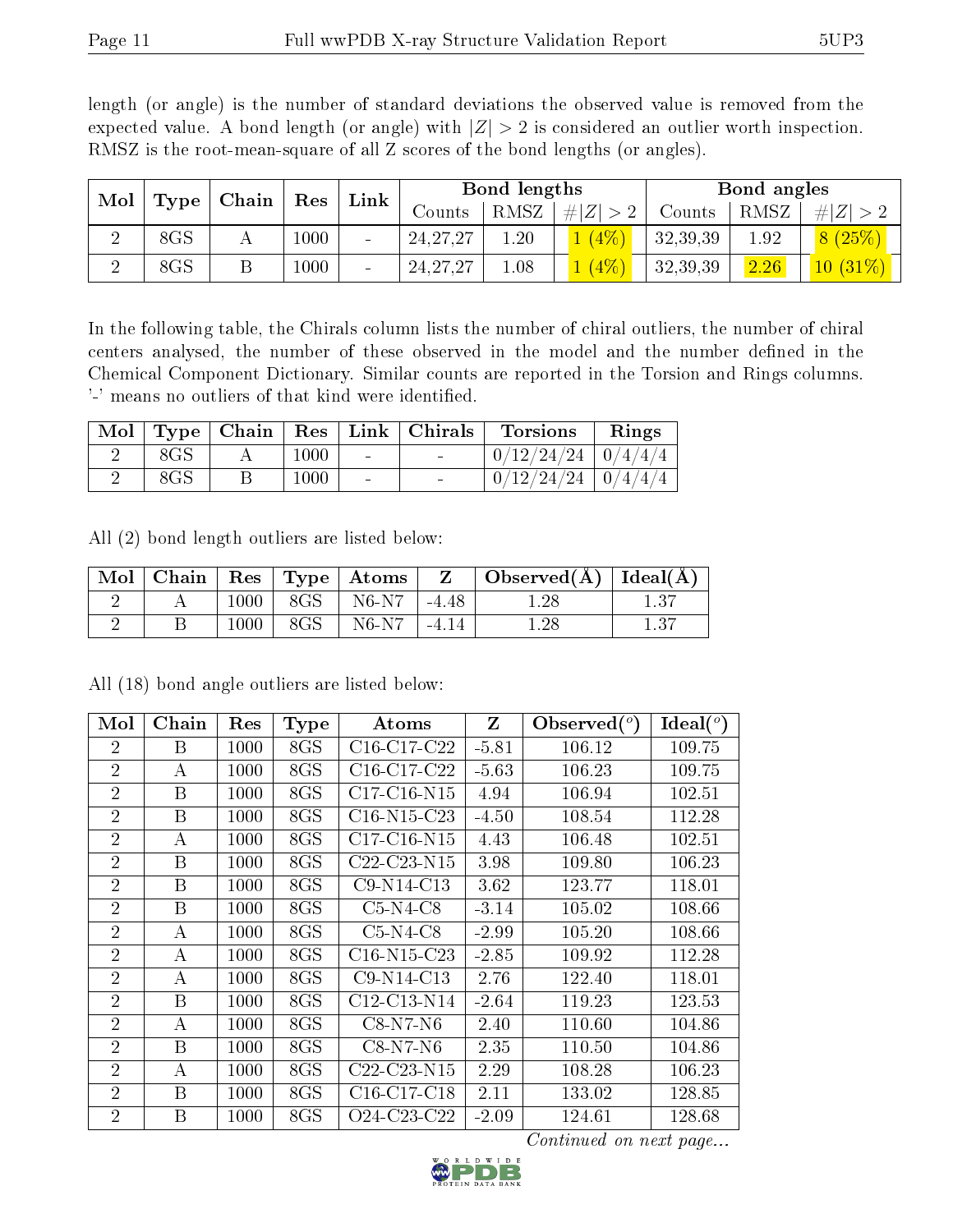Continued from previous page...

| $\parallel$ Mol $\parallel$ Chain $\parallel$ Res $\parallel$ Type $\parallel$ |      |     | Atoms                          | Observed( $^o$ )   Ideal( $^o$ ) |  |
|--------------------------------------------------------------------------------|------|-----|--------------------------------|----------------------------------|--|
|                                                                                | 1000 | 8GS | $\mid$ C10-C9-N14 $\mid$ -2.06 | 19.30                            |  |

There are no chirality outliers.

There are no torsion outliers.

There are no ring outliers.

No monomer is involved in short contacts.

The following is a two-dimensional graphical depiction of Mogul quality analysis of bond lengths, bond angles, torsion angles, and ring geometry for all instances of the Ligand of Interest. In addition, ligands with molecular weight > 250 and outliers as shown on the validation Tables will also be included. For torsion angles, if less then 5% of the Mogul distribution of torsion angles is within 10 degrees of the torsion angle in question, then that torsion angle is considered an outlier. Any bond that is central to one or more torsion angles identified as an outlier by Mogul will be highlighted in the graph. For rings, the root-mean-square deviation (RMSD) between the ring in question and similar rings identified by Mogul is calculated over all ring torsion angles. If the average RMSD is greater than 60 degrees and the minimal RMSD between the ring in question and any Mogul-identied rings is also greater than 60 degrees, then that ring is considered an outlier. The outliers are highlighted in purple. The color gray indicates Mogul did not find sufficient equivalents in the CSD to analyse the geometry.



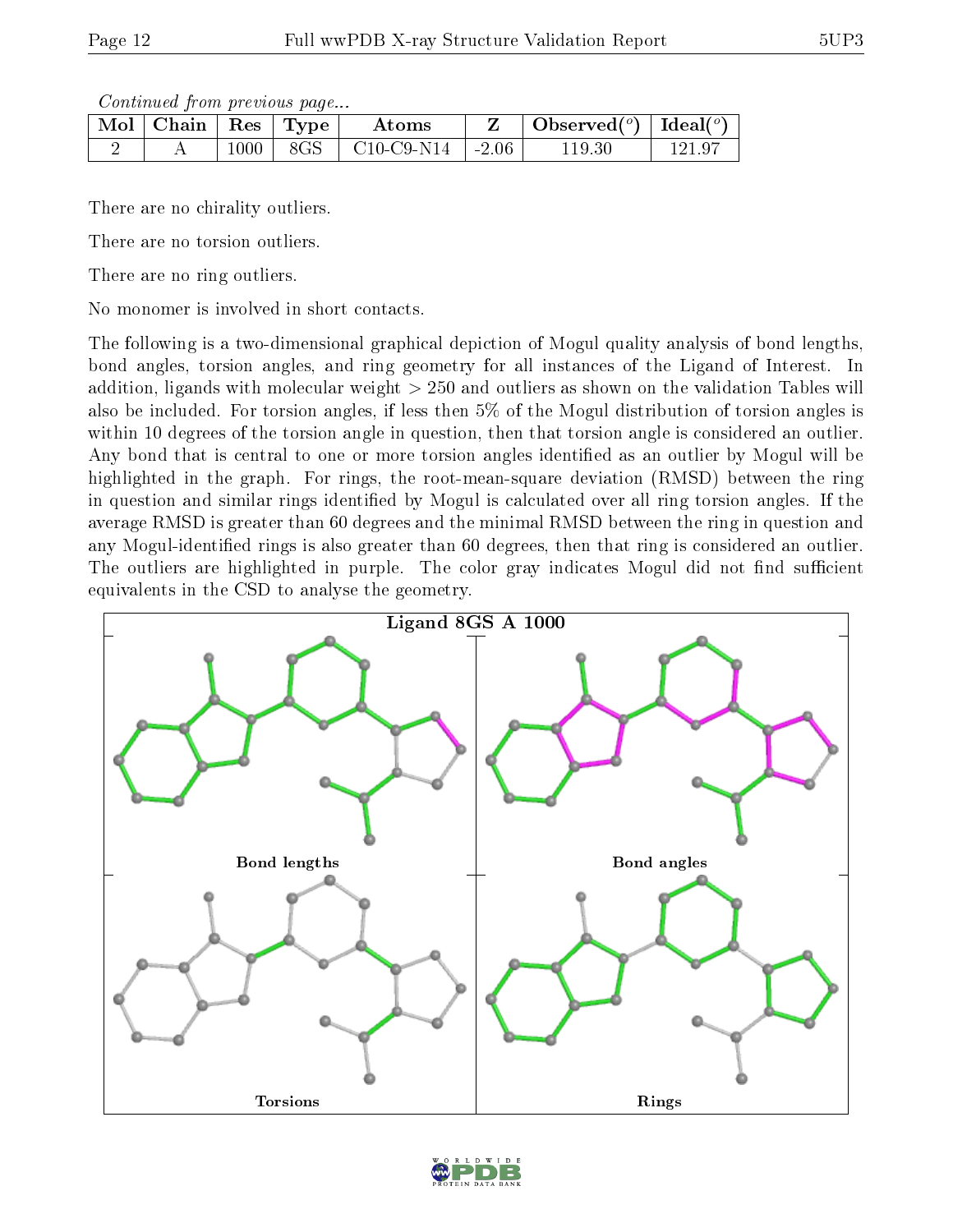

## 5.7 [O](https://www.wwpdb.org/validation/2017/XrayValidationReportHelp#nonstandard_residues_and_ligands)ther polymers (i)

There are no such residues in this entry.

## 5.8 Polymer linkage issues (i)

There are no chain breaks in this entry.

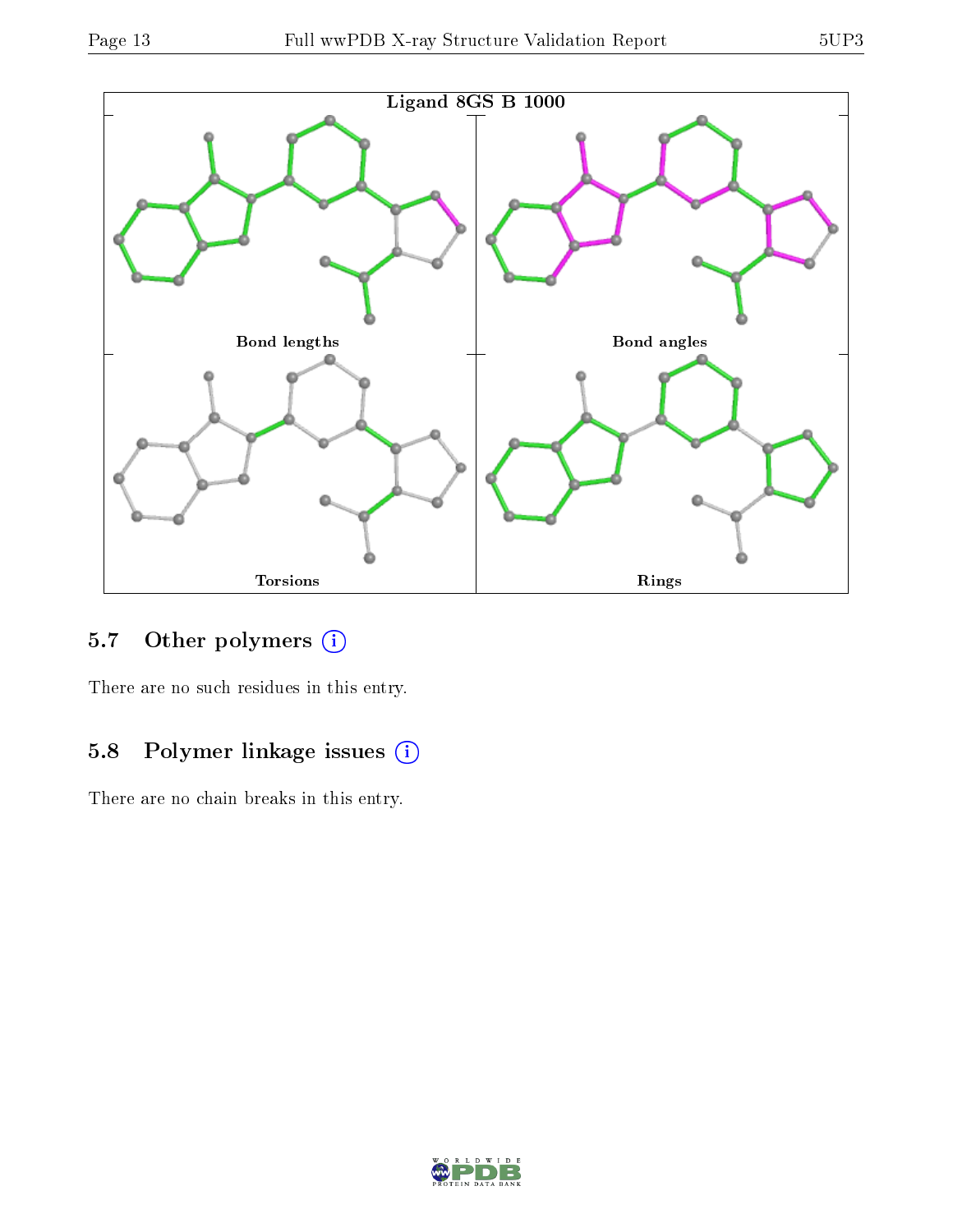## 6 Fit of model and data  $(i)$

### 6.1 Protein, DNA and RNA chains  $(i)$

In the following table, the column labelled  $#RSRZ> 2'$  contains the number (and percentage) of RSRZ outliers, followed by percent RSRZ outliers for the chain as percentile scores relative to all X-ray entries and entries of similar resolution. The OWAB column contains the minimum, median,  $95<sup>th</sup>$  percentile and maximum values of the occupancy-weighted average B-factor per residue. The column labelled ' $Q< 0.9$ ' lists the number of (and percentage) of residues with an average occupancy less than 0.9.

| Mol | Chain | Analysed        | $<$ RSRZ $>$ | $\#\text{RSRZ}\text{>2}$        | $OWAB(A^2)$      | $\mathrm{Q}{<}0.9$ |
|-----|-------|-----------------|--------------|---------------------------------|------------------|--------------------|
|     |       | 258/271(95%)    | $-0.01$      | 72 <br>$55^{\circ}$<br>$4(1\%)$ | 36, 70, 126, 159 |                    |
|     |       | 243/271(89%)    | 0.10         | $12(4\%)$<br>29<br>18           | 40, 79, 133, 182 |                    |
| All | All   | $501/542(92\%)$ | 0.05         | $16(3\%)$ 47<br>31              | 36, 74, 130, 182 |                    |

All (16) RSRZ outliers are listed below:

| Mol          | Chain          | $\operatorname{Res}% \left( \mathcal{N}\right) \equiv\operatorname{Res}(\mathcal{N}_{0},\mathcal{N}_{0})$ | Type                 | $_{\rm RSRZ}$ |
|--------------|----------------|-----------------------------------------------------------------------------------------------------------|----------------------|---------------|
| $\mathbf{1}$ | Β              | 892                                                                                                       | PHE                  | $4.6\,$       |
| $\mathbf{1}$ | Β              | 898                                                                                                       | <b>LYS</b>           | 3.9           |
| $\mathbf{1}$ | Β              | 899                                                                                                       | VAL                  | 3.6           |
| $\mathbf 1$  | А              | 929                                                                                                       | ALA                  | $3.6\,$       |
| $\mathbf{1}$ | B              | 888                                                                                                       | <b>GLN</b>           | 3.4           |
| $\mathbf{1}$ | B              | 934                                                                                                       | VAL                  | 3.0           |
| $\mathbf{1}$ | А              | 714                                                                                                       | ${\rm ARG}$          | 3.0           |
| $\mathbf{1}$ | Β              | 890                                                                                                       | ALA                  | 2.9           |
| $\mathbf 1$  | Β              | 844                                                                                                       | GLN                  | 2.7           |
| $\mathbf{1}$ | B              | 895                                                                                                       | <b>GLY</b>           | 2.7           |
| $\mathbf{1}$ | B              | 846                                                                                                       | MET                  | 2.3           |
| $\mathbf 1$  | Β              | 891                                                                                                       | $\operatorname{MET}$ | 2.3           |
| $\mathbf{1}$ | А              | 931                                                                                                       | ASP                  | $2.2\,$       |
| $\mathbf 1$  | Β              | 879                                                                                                       | PRO                  | 2.1           |
| $\mathbf{1}$ | $\overline{A}$ | 670                                                                                                       | LEU                  | 2.1           |
| $\mathbf{1}$ | B              | 845                                                                                                       | TYR                  | 2.1           |

### 6.2 Non-standard residues in protein, DNA, RNA chains  $(i)$

There are no non-standard protein/DNA/RNA residues in this entry.

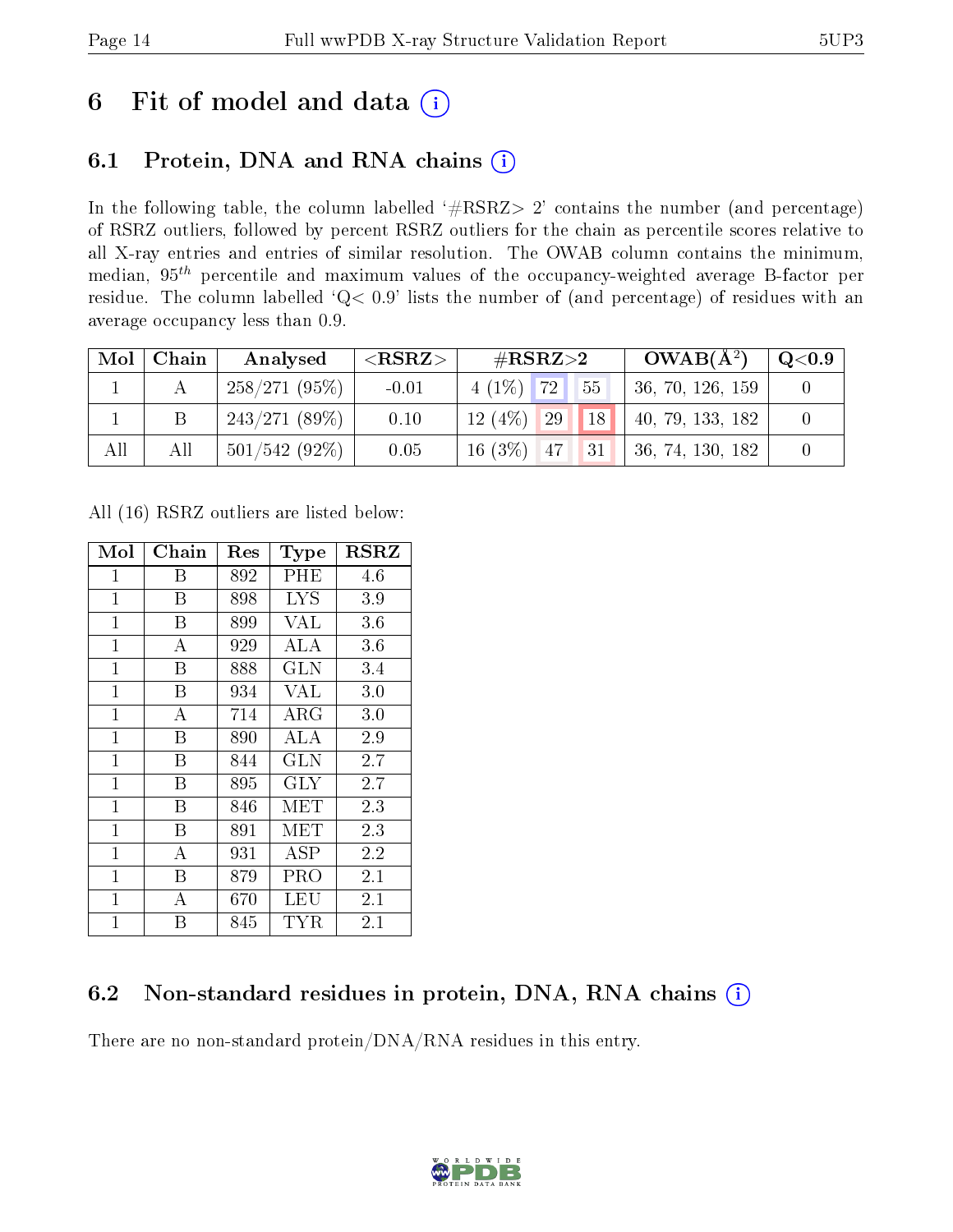#### 6.3 Carbohydrates  $(i)$

There are no carbohydrates in this entry.

#### 6.4 Ligands  $(i)$

In the following table, the Atoms column lists the number of modelled atoms in the group and the number defined in the chemical component dictionary. The B-factors column lists the minimum, median,  $95<sup>th</sup>$  percentile and maximum values of B factors of atoms in the group. The column labelled  $Q < 0.9$ ' lists the number of atoms with occupancy less than 0.9.

| Mol |     |      | Type   Chain   Res   Atoms |      |      | $\mid \text{RSCC} \mid \text{RSR} \mid \text{B-factors}(\text{A}^2) \mid \text{Q}<0.9$ |  |
|-----|-----|------|----------------------------|------|------|----------------------------------------------------------------------------------------|--|
|     | 8GS | 1000 | 24/24                      | 0.98 | 0.20 | 37, 45, 55, 56                                                                         |  |
|     | 8GS | 1000 | 24/24                      | 0.98 | 0.22 | 40, 51, 56, 60                                                                         |  |

The following is a graphical depiction of the model fit to experimental electron density of all instances of the Ligand of Interest. In addition, ligands with molecular weight  $> 250$  and outliers as shown on the geometry validation Tables will also be included. Each fit is shown from different orientation to approximate a three-dimensional view.